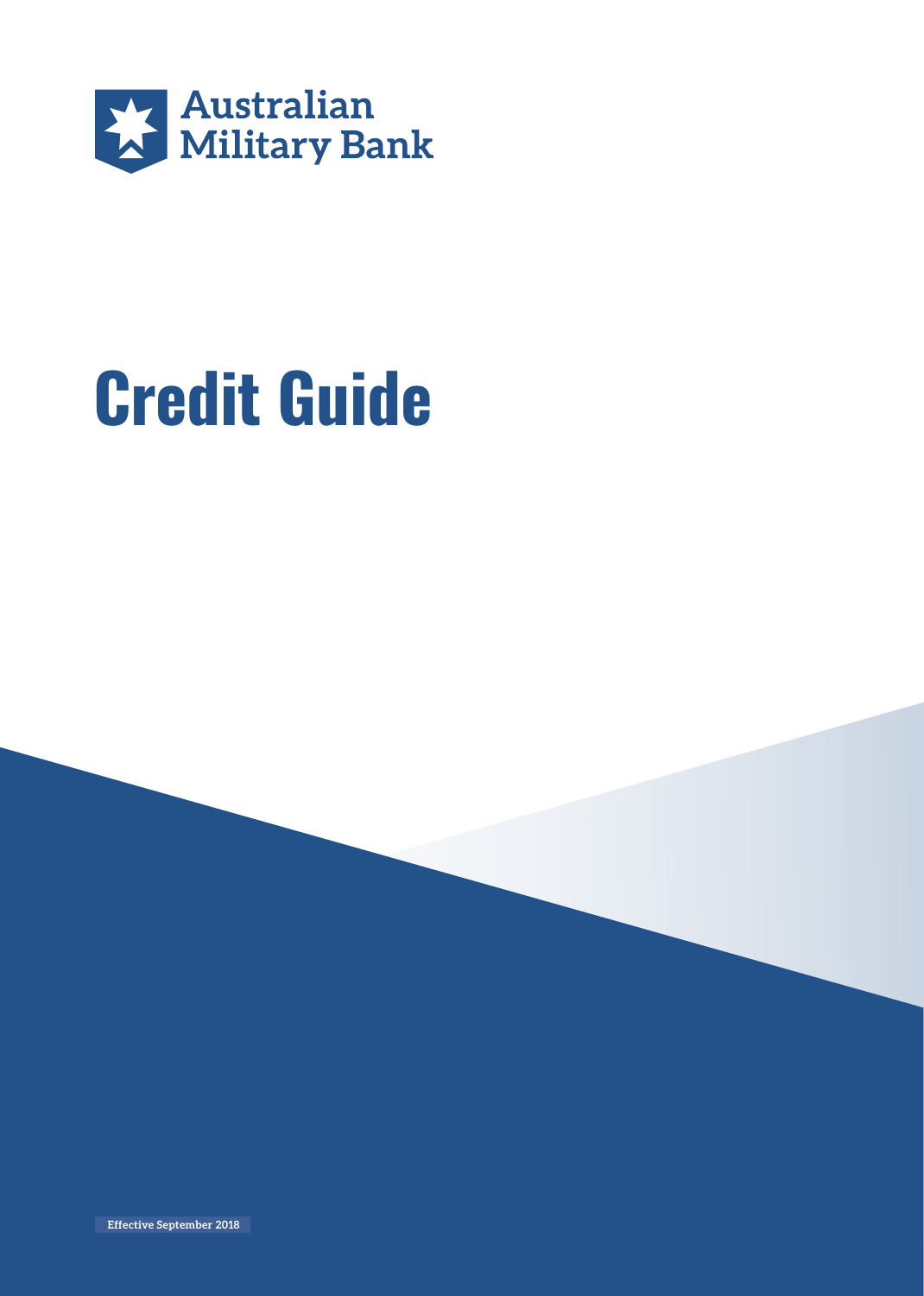

# About Australian Military Bank

Australian Military Bank has an Australian Credit Licence authorising us to provide credit.

This Credit Guide provides you with an understanding of what to expect from us when we provide credit to you. The Guide includes information about some of our obligations under the *National Consumer Credit Protection Act 2009* (the National Credit Act).

You may also receive other documents when we provide services or credit to you.

#### **BORROWING MONEY FROM US**

Under the National Credit Act we are prohibited from providing you with credit under a credit contract if the contract will be unsuitable for you.

Similarly, we are prohibited from increasing the limit of an existing credit contract, if the new limit will be unsuitable for you.

A credit contract, or credit limit increase is unsuitable for you if at the time the contract is entered or limit increased it is likely that:

- you will be unable to comply with your financial obligations under the contract, or could only comply with substantial hardship at the time; or
- the contract or increase does not meet your requirements and objectives at that time

### Our obligation to make a credit assessment

Before providing you with credit, we must make a preliminary assessment as to whether the contract or increase in limit will be unsuitable for you.

In order to make this assessment we must:

- make reasonable inquiries about your requirements and objectives in relation to the credit contract; and
- make reasonable inquiries about your financial situation, and take reasonable steps to verify your financial situation.

Obtaining this information helps us get a reasonable understanding of your need for credit as well as your ability to meet all the repayments, fees, charges and transactions associated with the proposed credit contract.

The extent of the inquiries we undertake will depend on the circumstances.

# Your right to receive a copy of the credit assessment

You have the right to request a copy of our assessment of your suitability.

You may request a copy of the credit assessment up to 7 years after the day on which the credit contract is entered or the credit limit is increased.

#### Note – you are only entitled to receive a copy of your assessment if your loan is approved or credit limit increased.

You have other rights to access personal information we collect about you under the provisions of the *Privacy Act 1988 (Cth)*. Please refer to our Privacy Policy which is available from any branch or our website australianmilitarybank.com.au.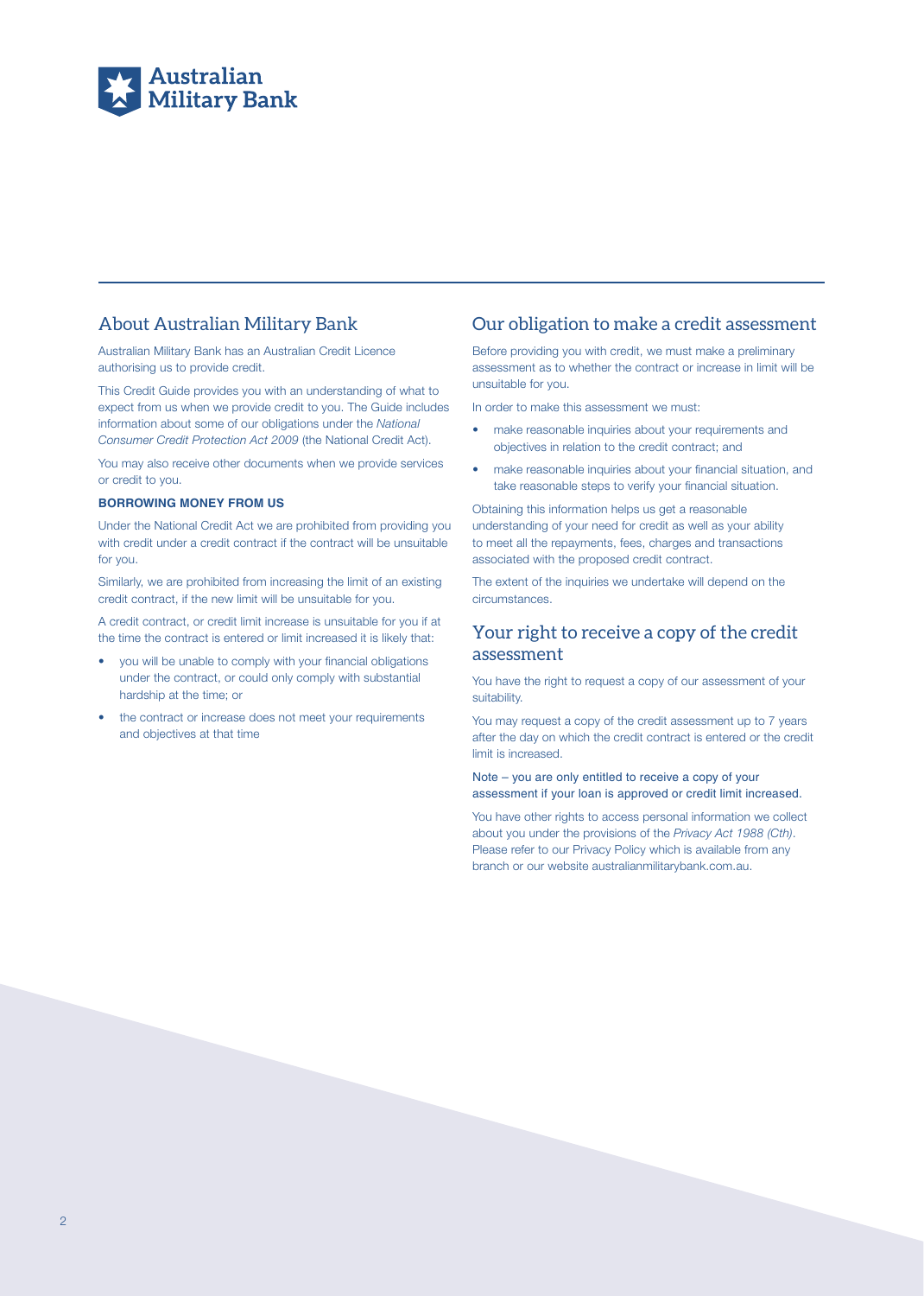

# Dispute resolution procedures

Australian Military Bank has an internal dispute resolution process and is also a member of an independent external dispute resolution scheme. The dispute resolution system covers complaints by persons to whom we provide credit.

Our internal system can be accessed by:

- discussing your complaint with our local branch staff;
- contacting our Member Contact Centre on 1300 13 23 28;
- sending an email to complaints@australianmilitarybank.com.au; or
- writing to us at PO Box H151 Australia Square NSW 1215.

In many cases this leads to a successful resolution. However, if you are unhappy with any decision or our handling of the complaint, the complaint may be referred for external resolution. You may lodge a complaint with the with the Australian Financial Complaints Authority (AFCA), who can be contacted on 1800 931 678 or by email info@afca.org.au. AFCA can then offer conciliation processes or it may investigate the dispute and issue a written decision on your case which is binding on us. This service is available at no cost to you.

Our external dispute resolution scheme cannot deal with your dispute unless you have attempted to resolve the problem with us first.

# Updating this credit guide

All details are current at the date of publication of this Credit Guide. We will publish minor changes on our website. We will update the Credit Guide if there are any material changes adverse to borrowers.

# More information on borrowing from us

For general information about borrowing (including loan calculators to help you understand the effect of interest rates and fees and different loan options) go to our website at australianmilitarybank.com.au.